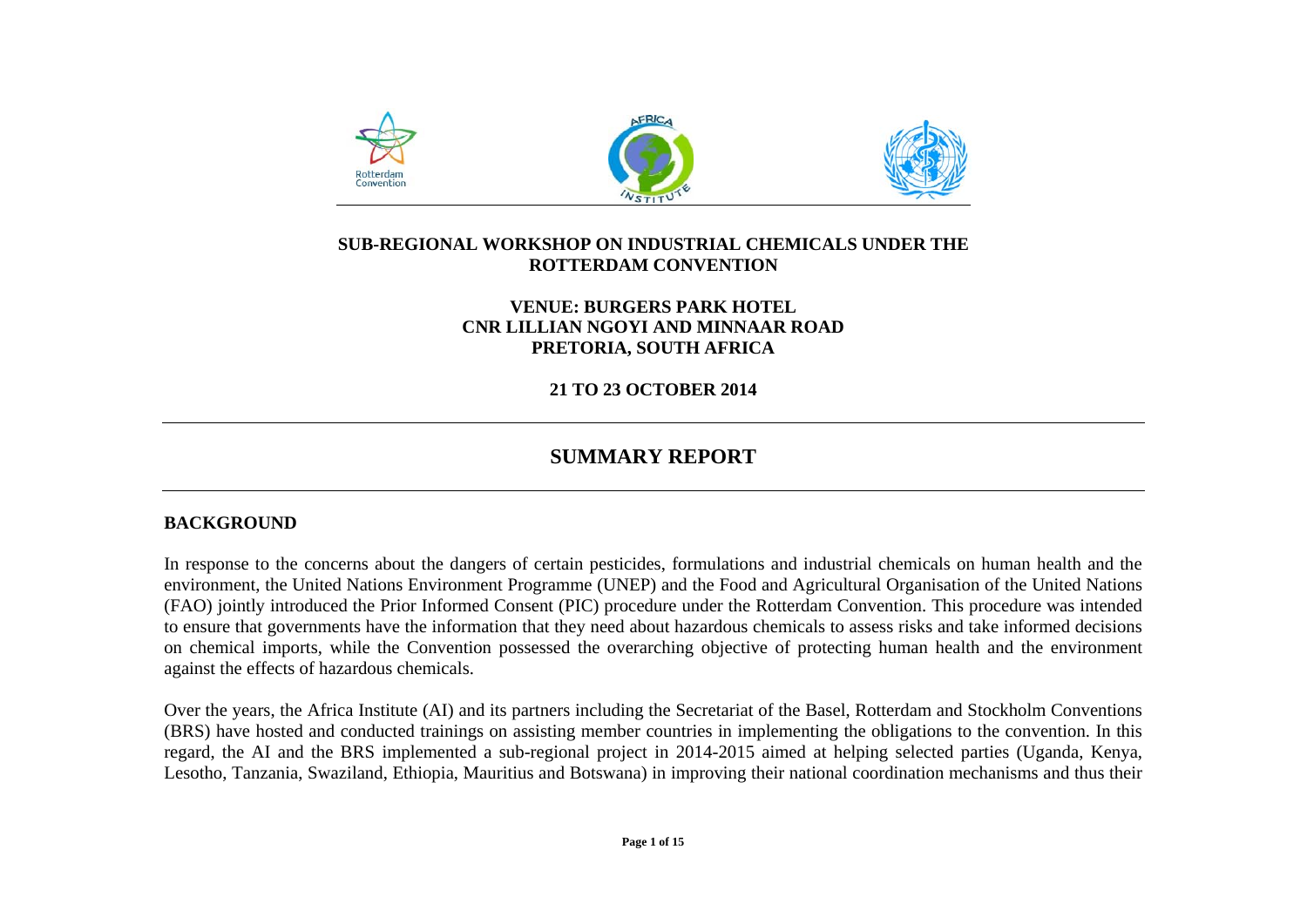reporting to the BRS. The project also included awareness raising component on the Globally Harmonised System of labeling (GHS) and also programs being implemented by the World Health Organisation (WHO). The following were the project general objectives:

- To facilitate capacity-development of developing country Parties to assess and manage risks, prepare and communicate import responses, and take decisions on final regulatory actions for hazardous industrial chemicals listed under the Rotterdam Convention in accordance with the PIC procedure;
- To provide an opportunity for the promotion and coordination of integrated implementation of the Basel, Rotterdam and Stockholm Conventions;
- To generate on-the-ground results and experiences that will also be fed as case studies into the electronic toolbox of the Inter-Organisation Programme for the Sound Management of Chemicals (IOMC) that assists countries at differing levels of economic, technical and institutional development to manage industrial chemicals.

In order to achieve these objectives, it had three (3) core activities:

- Holding of the 'Introductory Workshop on Industrial Chemicals under the Rotterdam Convention for the Sub-Region' for key stakeholders involved in industrial chemicals management in the 8 countries; and.
- Development of and dissemination of Information, Educational and Communication (IEC) materials on industrial chemicals hazards and improvements in their identification and communication, through the Globally Harmonized System of labelling and classification (GHS), at the national level, in the participating countries, targeting different levels of stakeholders;
- Facilitation of setting up or refine the coordination mechanisms and national frameworks for the management of industrial chemicals. in five (5) pilot countries in the region

Upon its completion, the entire project was expected to result in enhanced awareness of the importance of the Rotterdam Convention among the decision-makers at the national institutions involved in industrial chemicals management. It was expected to improve the processes and tools used in the development and strengthening of national infrastructure for industrial chemicals management and its outputs.

In the pilot countries, the project built upon the initial work to be performed by the Sub-regional workshop participants and develop updated National Chemicals Profiles containing information on industrial chemicals. The national frameworks for the management of Industrial Chemicals initially developed during the Sub-regional Workshop will be refined during the national Follow-Up Seminars by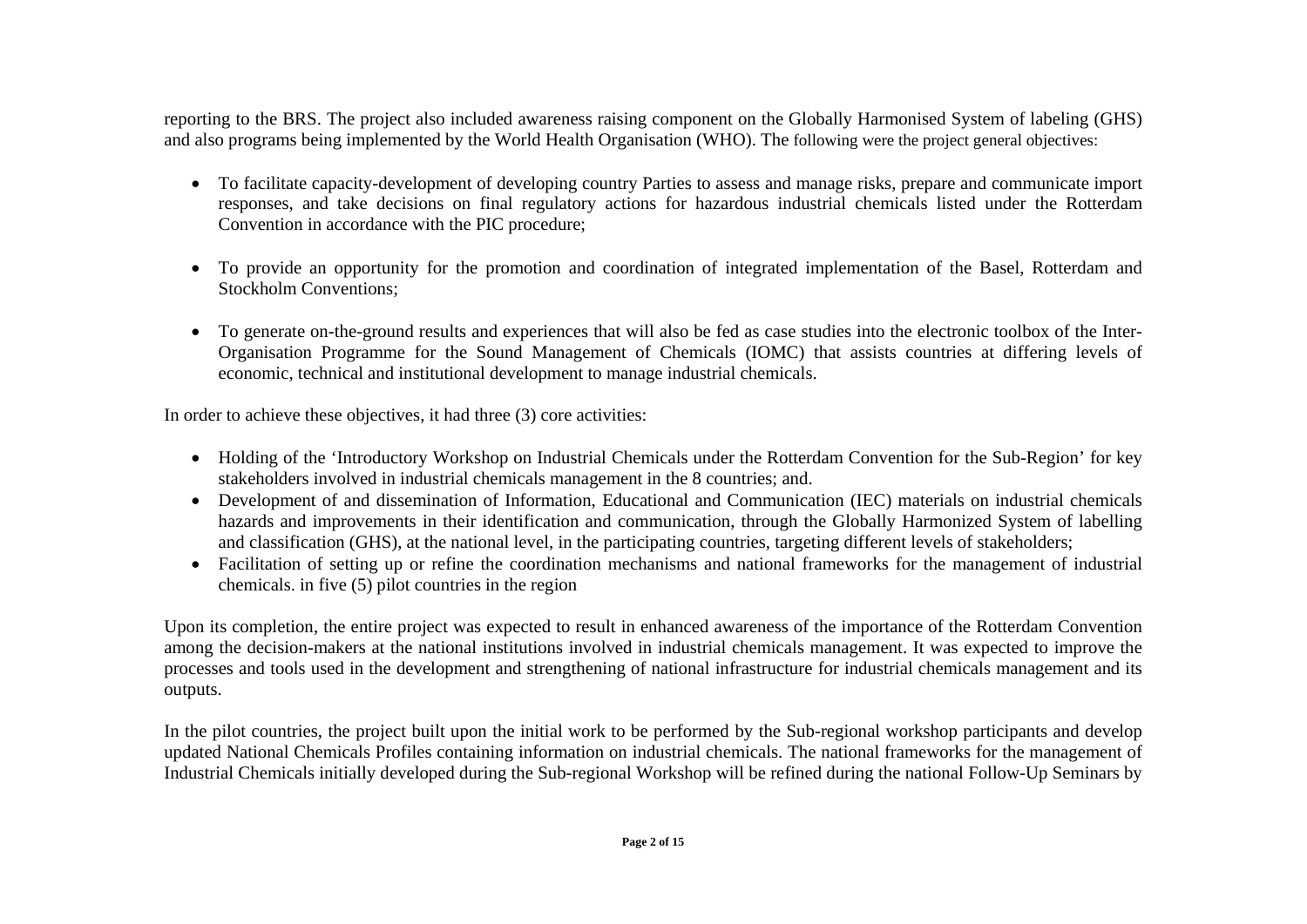the Designated National Authorities (DNAs) for the Rotterdam Convention in these countries along with relevant stakeholders involved in the general management of chemicals.

## **INCEPTION WORKSHOP PROCEEDINGS**

An Inception workshop was convened in Pretoria, South Africa, from 21 to 23 October 2014 at which the eight (8) participating countries discussed the overall status of industrial chemicals management plus their different respective roles and the key challenges being faced in the countries.

The workshop consisted of technical presentations, simulation exercises, group demonstrates and plenary discussions aimed at developing hands-on experience on how to put into place national cooperation and coordination mechanisms for the implementation of the Rotterdam convention. A total of twenty eight (28) participants were present from participating countries, SBRSC, WHO and Africa Institute. Detailed presentations made during the workshop are available on the Africa Institute website.

#### **Opening Session**

The Workshop was opened at 09.00 am by Dr. Taelo Letsela the Executive Director of the Africa Institute after welcoming all to the workshop and to South Africa. He called upon all the participants to introduce themselves and indicate there expectations from the workshop. After the round of introductions and participant's expectations, the Africa Institute Executive Director, highlighted the outputs of the meeting as being:

- Awareness-raising among the decision-makers, followed by a process to establish roles, responsibilities and development of frameworks for the management of industrial chemicals, including priorities, and the implementation of those plans.
- Information-sharing on the tools and approaches for assessing and managing risk as part of the sound management of industrial chemicals, so as to meet their obligations under the Rotterdam Convention;
- Development of strategies for using available materials to raise awareness on hazard assessment, risk assessment and management, and other issues related to industrial chemicals; Globally harmonized System of Labeling and Classification of chemicals (GHS), information, education and communication (IEC) materials on industrial chemicals;
- Development of administrative frameworks and institutions for the management of industrial chemicals that would make it easier for countries to meet their obligations under the Rotterdam Convention and other relevant MEAs; challenges and stakeholder identification;
- Use of the electronic industrial chemicals toolkit.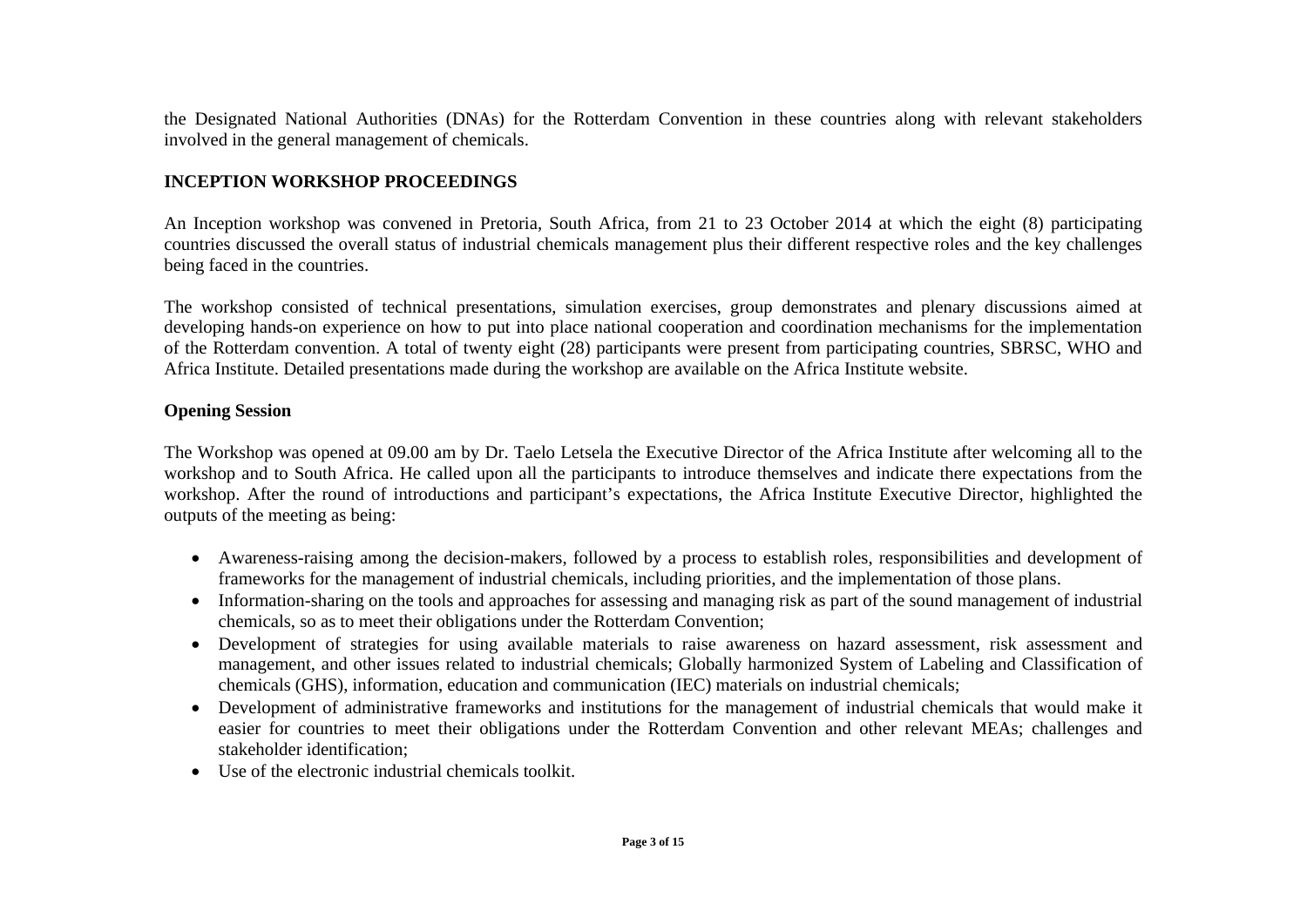The workshop then heard a statement from Mr. Alex Mangwiro, from the Secretariat of the Basel, Rotterdam and Stockholm Conventions (BRS). He told the meeting that since 2010, the United Nations Environment Programme (UNEP) has been around to assist developing nations meet their obligations under the Rotterdam Convention, Stockholm Convention and Basel Convention. New tools such as toolkits were now available to aid countries in meeting their obligations to the conventions and the three (3) day workshop would afford all in attendance the opportunity to test a new toolkit and thus determine its efficiency and effectiveness. In concluding his statement, he presented a brief video giving an overview on the process for listing chemicals into Annex III of the Rotterdam Convention.

A representative of World Health Organisation (WHO) Dr. Kersten Gutschmidt, informed the meeting about activities that WHO is currently conducting a number of health and environment activities around the world including the assessment of chemicals of concern on the continent, the drive towards setting up poison's centres and the development of toolkits to better information government authorities in the management of chemicals and hazardous waste. He indicated that WHO has partnered with SBRSC on ta number of projects as testimony of collaboration among UN agencies. He urged all participants to make use of the regional WHO office based in Congo Brazzaville and informed the meeting that a representative of the regional office would give updates on activities being undertaken by the office during the workshop. He assured the meeting of the full cooperation and participation in the project by WHO.

## **DAY 1 PROCEEDING**

## **Session 1: Overview of the Rotterdam Convention**

In his presentation titled "The Rotterdam Convention and its Prior Informed Consent Procedure (PIC)", Mr. Mangwiro (BRS) explained that the Rotterdam Convention is about information sharing between parties about selected industrial chemicals, pesticides and formulation of significance. It is about informed decisions on chemical import and use resulting in facilitation of knowledge exchange so as to protect human health and the environment. He told the meeting that Prior Informed Consent (PIC) was introduced as a decision guidance document to be used to ban, restrict or allow the trade in chemicals in annex III of the convention.

Mr. James Mulolo (Africa Institute) then followed with a presentation on "National Coordination and Cooperation under the Rotterdam Convention". In his presentation, he summarized the steps required for an effective national coordination system under the Rotterdam Convention. In his presentation, Mr. Mulolo outlined the steps necessary to set up an effective National Coordination mechanism as being the following:

• The Lead Agency being a legal entity with a mandate to implement conventions.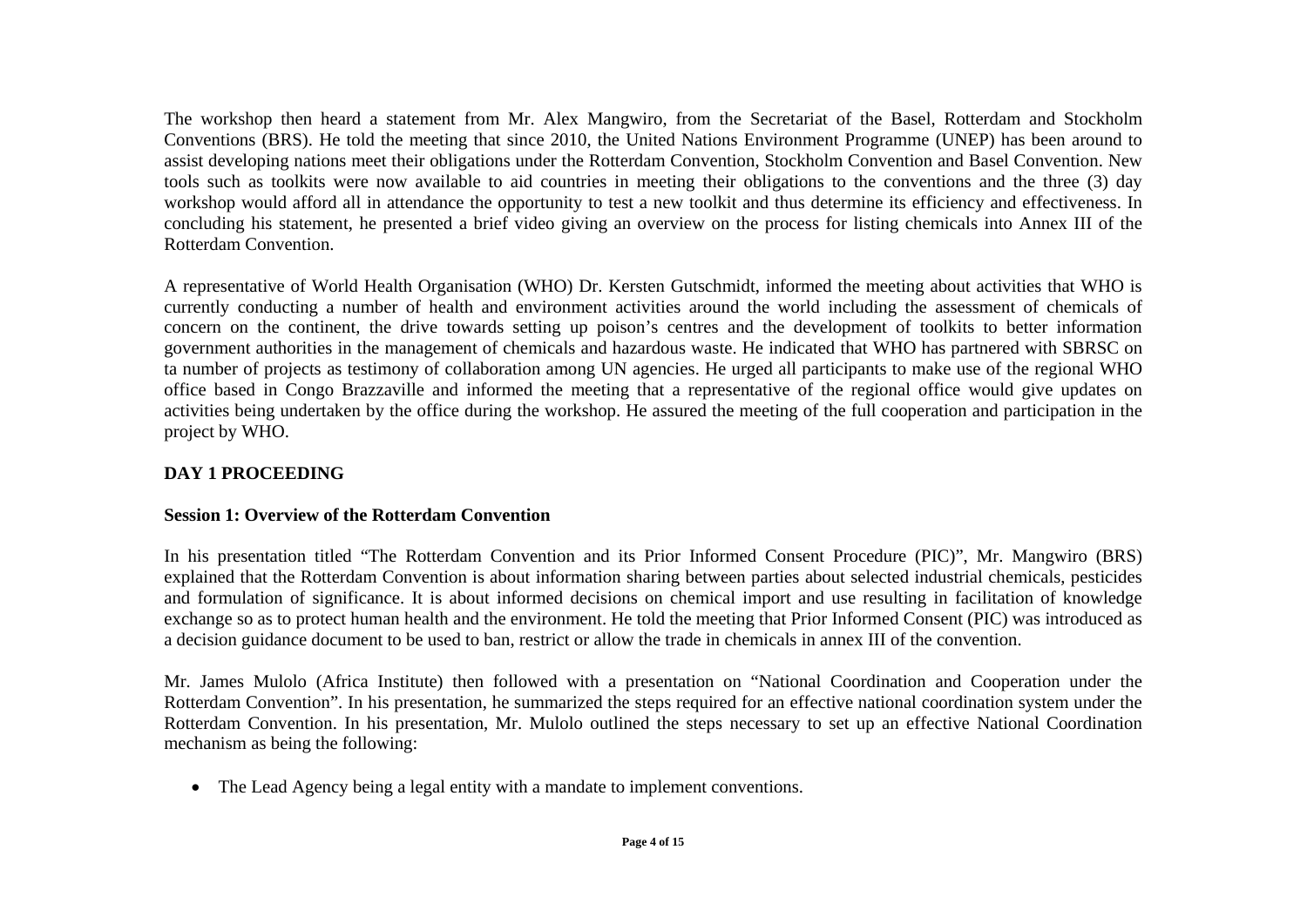- Make use of existing inter-sectoral committees.
- The representation of relevant institutions.
- Thematic task teams led by local technical experts.
- Stakeholders to form National Coordination mechanism could include; Government Policy makers, private sector, NGOs, Academia, Informal sector, Traders, IGOs, Government officials.

He emphasized that the process of sustaining an effective coordination mechanisms would include, Time, Facilitation, Flexibility, Sustainability, Transparency and Relationships.

Mr. Mulolo indicated that countries with already existing NCS, like the Strategic Approach for International Chemicals Management (SAICM) as well as the steering committee set up for the National Implementation Plan (NIP) for Stockholm Convention, would only need to strengthen these.

## **Simulation Exercise**

This exercise involved two (2) activities:

Exercise 1: Identification of relevant stakeholders to participate in the national coordination mechanism (working groups)

This allowed the participants to identify Ministries/Agencies within the government who have mandates directly related to chemicals and wastes management as well as relevant stakeholders outside of government who would be involved with the particular chemical, establish a multi-stakeholder committee and to carry out a stakeholder analysis in order to determine who should possibly be involved or might want to be involved in managing the chemical.

Exercise 2: How to put into place mechanisms to coordinate decision-making and national actions to meet the obligations of the Rotterdam Convention; Establishing a national coordination mechanism: key elements, characteristics and steps.

This involved the completing of the import response form for Tris under the Rotterdam Convention.

The participants were divided into groups and after the group discussions all presented their findings to plenary. The detailed group presentations during plenary and the subsequent discussions form part of the recommendations of the report.

## **DAY 2 PROCEEDING**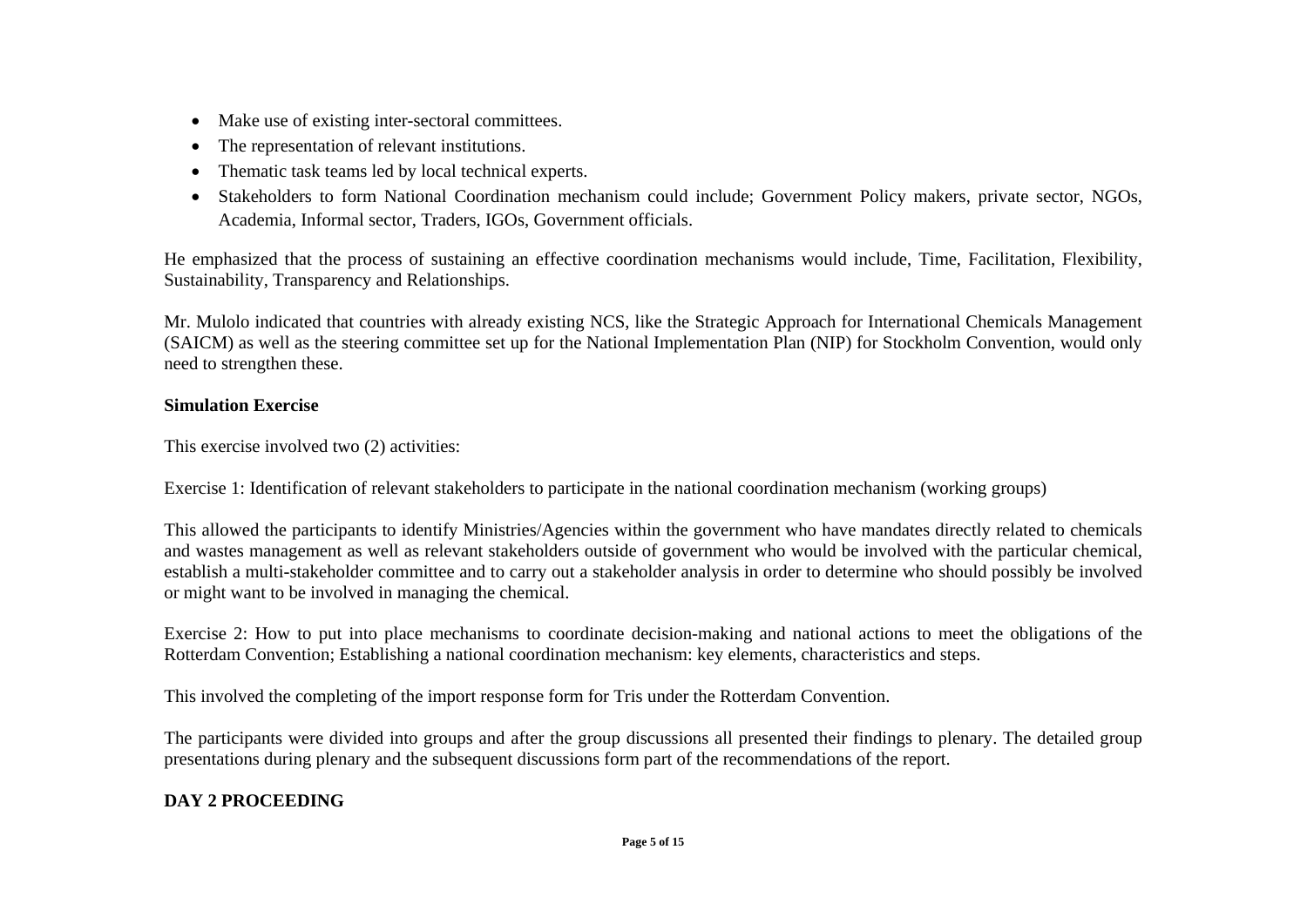Day 2 started with the review of the previous day's work by workshop facilitators and any clarifications from the participants if any. The session 2 that looked at Hazard, risk assessment and management was then introduced.

#### **Session 2: Hazard, Risk Assessment and Management**

Mr. Alex Mangwiro (SBRS) made a presentation on "Notification of Final Regulatory Actions under the Rotterdam Convention-Bridging Information". His presentation addressed the specific conditions that must be met for chemicals to be proposed for listing by the Chemical Review Committee. He told the participants about the need for bridging as a way that creates an avenue for all countries to participate in the PIC procedure. He however indicated that this does require national capacities in terms of technical expertise such as a risk assessor.

The next presentation for the day was done by Dr. Kersten Gutschmidt (WHO) titled "Introduction to Risk Assessment". The presentation focused on the different stages of a chemical life cycle and the environmental health paradigm in relation to the chemical's source-exposure-effect pathway. The risk assessment framework for chemicals was explained, involving hazard characterization, exposure assessment and risk characterization. He told the meeting that this toolkit would assist to structure a user into thinking and guiding through the risk assessment process. The WHO Toolkit was thus explained as a risk assessment tool box was introduced, explaining its purpose and content and the potential for risk assessment distance learning was discussed.

A presentation on "Public Health Management of Chemical Accidents" by Dr. Kersten Gutschmidt (WHO) was focused on raising awareness about chemical incidents and their impact on public health. He described public health functions in the management of chemical incidents and introduced the WHO Manual for the Public Health Management of Chemical Incidents. He gave examples of mass poisoning incidents throughout the world. These included poisoning due to diethylene gycol in cough syrup in Panama (2006), bromide poisoning in Angola (2007) and toxic waste dumping in Cote d'Ivoire (2006). The role of the public health system in terms of detection and alertness, response, prevention and preparedness were discussed followed by an introduction to the WHO Manual on chemical incidents and the WHO website for further information. Dr. Gutschmidt also introduced participants to the International Health Regulations (IHR 2005), their importance and key party obligations for the parties.

Dr. Gutschmidt then spoke on "Poison Centres" and their beneficial role. He told the meeting that Poison Centers (PCs) are cardinal in chemical safety of the general population there are substantial benefits and services that can be offered by the PCs. He outlined the requirements for setting up one. He explained that though PC are not available in the region and there are plans to have them by many countries, these provide an important source of information with respect to the Rotterdam Convention as the national exposure data which can be used to assess the national impact of chemicals to human health and/or the environment.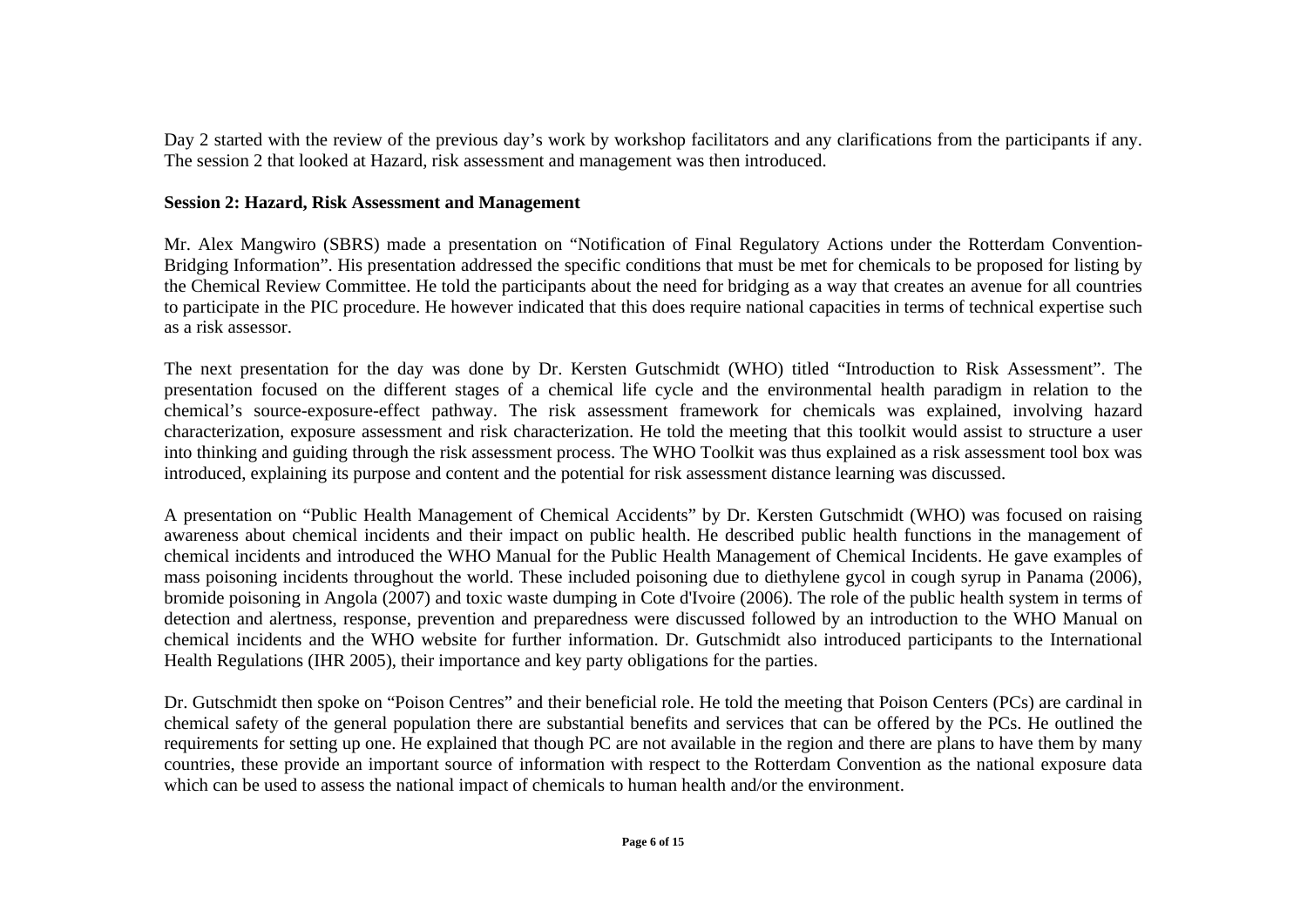To conclude his set of presentations, Dr. Gutschmidt took the participants through the "WHO Human Health Risk Assessment Toolkit". He illustrated the use of the risk assessment toolkit by use of roadmaps. He also shows the various resource web base links available in using the toolkit.

#### **Toolkit Demonstrations**

Participants then divided into groups to practice the use of the toolkit. This was aimed at demonstrating how the principles and roadmaps that comprise the Toolkit can be used by a public health or related professional in the immediate response to an acute chemical incident that involves the general public.

The participants were given a case study on the 'Accidental release of Chlorine Gas'. They were asked to assess the health risks and to provide recommendations concerning evacuation, sheltering in place as well as other response measures. The case study required the use of the ALOHA model for exposure assessment and risk characterization. The participants were informed that the model was available for download at http://www2.epa.gov/cameo/cameo-downloading-installing-and-running-aloha. After the exercise, the groups presented their findings using the risk assessment toolkit. The facilitators encouraged the participants to practice with the toolkit for them to get a mastery over it. Their findings form part of the recommendations to this report.

Dr. Kersten Gutschmidt (WHO) made his final presentation for the day on the "Demonstration of the IOMC Toolbox for Decision Making in Chemicals management". The focus of the toolbox for was for decision making. He told the meeting that the Inter-Organization Programme for the Sound Management of Chemicals (IOMC) was an institution set up to strengthen international cooperation in the field of chemicals. The toolbox was a one stop shopping on the web for countries who wish to set up or improve their chemicals management system. The Toolbox was thus aimed at countries who wish to address specific national issues regarding chemicals management. The IOMC Toolbox was explained as a problem-solving tool that enabled countries to identify the most appropriate and efficient national actions to address specific national problems related to chemicals management. A proof-of-concept version of the IOMC Toolbox was discussed focusing on a national management scheme for pesticides, an occupational health and safety system and chemical accidents prevention, preparedness and response system for major hazards.

Mr. Mangwiro (UNEP) then introduced the Rotterdam Convention Toolkit on Industrial Chemicals. The risk assessment toolkit under the Rotterdam Convention can be accessed at www.mockmonster.com/toolkit/. He stated that the toolkit is still a work in progress but it's an attempt under the Basel, Rotterdam and Stockholm (BRS) conventions to assist developing countries get the protection they warrant from being party to the conventions and to assist them with meeting their obligations. Mr. Mangwiro demonstrated how the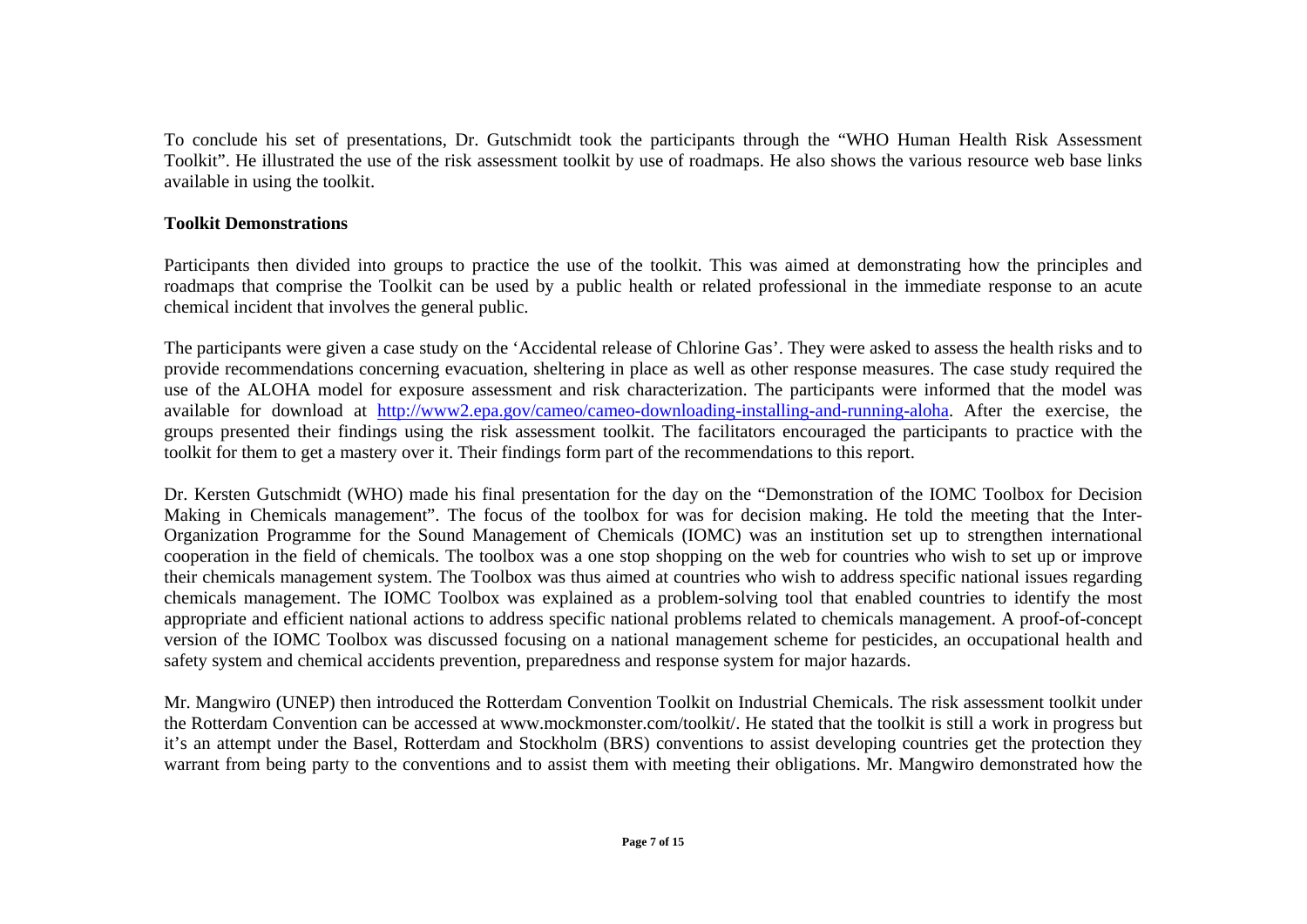toolkit can be used and stressed on the importance of GHS to help with collecting data and developing national resources for the sound management of chemicals.

## **DAY 3 PROCEEDING**

The third and final day addressed session 3 of the agenda and was all about development of final tools for chemicals management.

#### **Session 3: Framework Development for the Sound Management of Industrial Chemicals**

Dr. Koebu Khalema (Africa Institute) made a presentation on "Chemicals Management Tool for a National Framework for Sound Management of Chemicals: Globally Harmonised System of the Classification and Labeling of Chemicals (GHS)". His presentation gave an overview of GHS and its implementation. The need for sound chemical management was reviewed with GHS being the foundation for countries in developing a framework for chemicals management. GHS was discussed in the context of international chemical agreements. The presentation then detailed the structure for a National Implementation Strategy (NIS) for the GHS including capacity assessment, stakeholder engagement, and action plan development. Dr. Khalema told the meeting that under this project various IEC materials will be developed that will focus on GHS for selected industrial chemicals and the idea was to raise awareness among the various stakeholders in the participating countries on these chemicals. He distributed examples of such IEC materials that had been developed and sort comments from the participants on how to improve their presentation and content. Participants were encouraged to make use of their Bureau of Standards in incorporating GHS into their economies whether by way of compulsory or voluntary standards.

After this set of presentations, the participants then again went into group work for a simulation exercise.

#### **Simulation Exercise**

Exercise 3: Establishment of a process for managing ammonium hydrogen sulphide (used in stink bombs, sneezing powder) which is used in hoaxes during carnival time; hazard and risk assessing, action plan of who to involve and who does what. This exercise allowed participants to enumerate the steps they would follow to manage ammonium hydrogen sulphide using the electronic tool for industrial chemicals under the Rotterdam Convention. This involved analysing the country situation and diagnosing the main industrial chemical problems, identifying stakeholders, hazard/risk assessment and notification of the final regulatory action for ammonium hydrogen sulphide.

## **Challenges**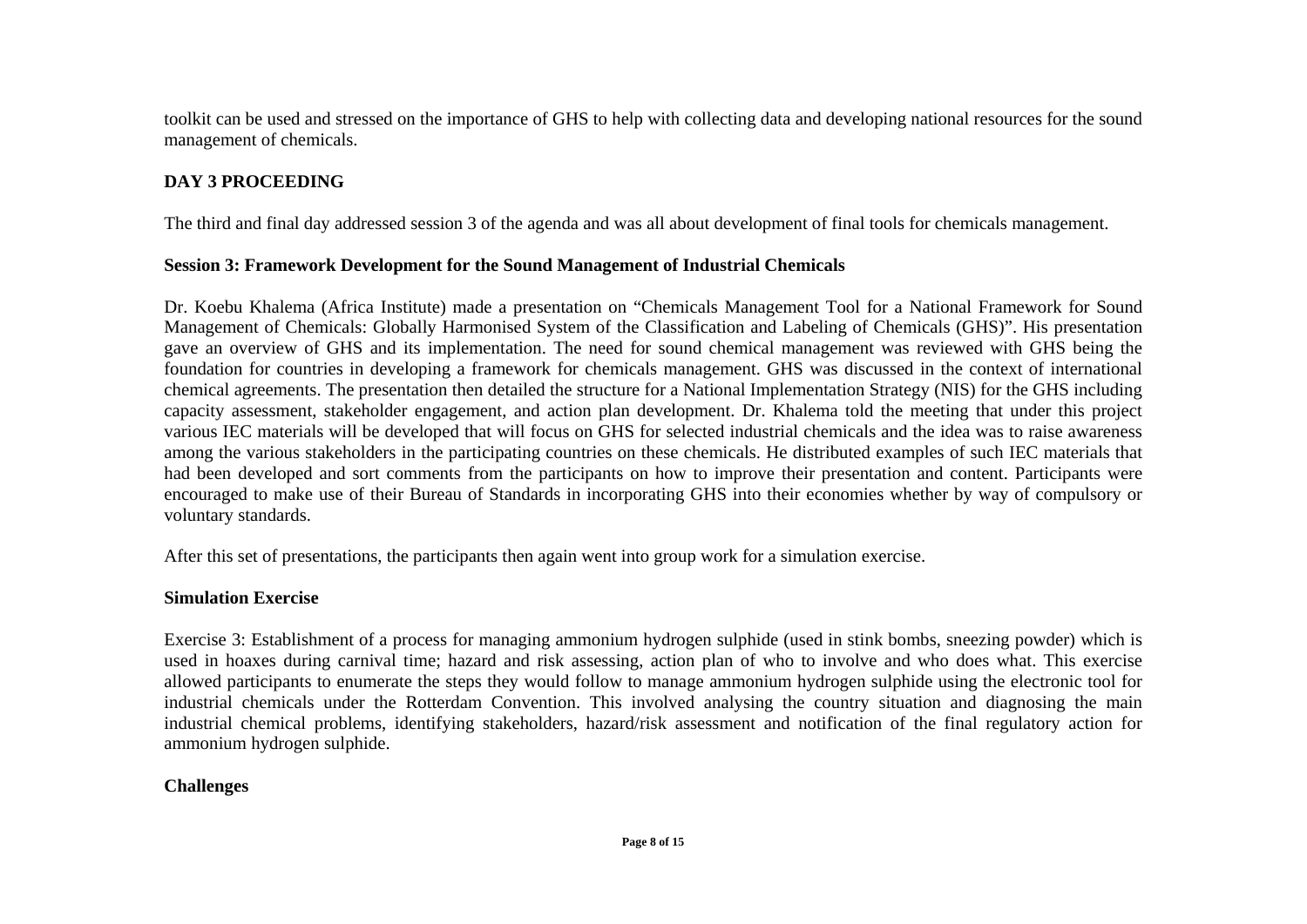At the conclusion of the workshop, participants highlighted the challenges being faced by parties in implementing their convention obligations. The following were the challenges:

- Lack of appointed Designated National Authority and Official Contact Point
- Overlapping of roles by different government agencies leading to no or little activity
- Availability of officials relevant for the meetings
- 0 Tendency by meeting participants to require the payment of allowances for them to attend meetings
- Government scaling down on meetings and workshop related activities
- Lack of resources tools for making decisions

## **Recommendations**

The meeting made the following recommendations in order to address the challenge of industrial chemicals management at country level:

- 1. Parties need to establish or strengthen national task teams on industrial chemicals management
- 2. Establish sustainable mechanism for managing industrial chemicals in the countries
- 3. Improve communication with the SBRSC and Regional centres
- 4. Enactment of Environemntal laws on industrial chemicals and where these exist, strengthen them
- 5. Secretariat of the Basel, Rotterdam and Stockholm conventions should facilitate data collection on industrial chemicals from African countries for purposes of final regulatory action under the Rotterdam convention
- 6. There should be improved collaboration between WHO country offices and national governments
- 7. National coordination mechanisms should be formalized or operationalized in member countries
- 8. Parties should prioritize chemical profiles update

## **Closing Session**

Mr. Mangwiro went through the expectations of the participants and all agreed that these were met during the three (3) day workshop. He hoped all parties represented at the workshop would ensure that their reporting mechanism worked and would not be among those parties not reporting on their import responses in future.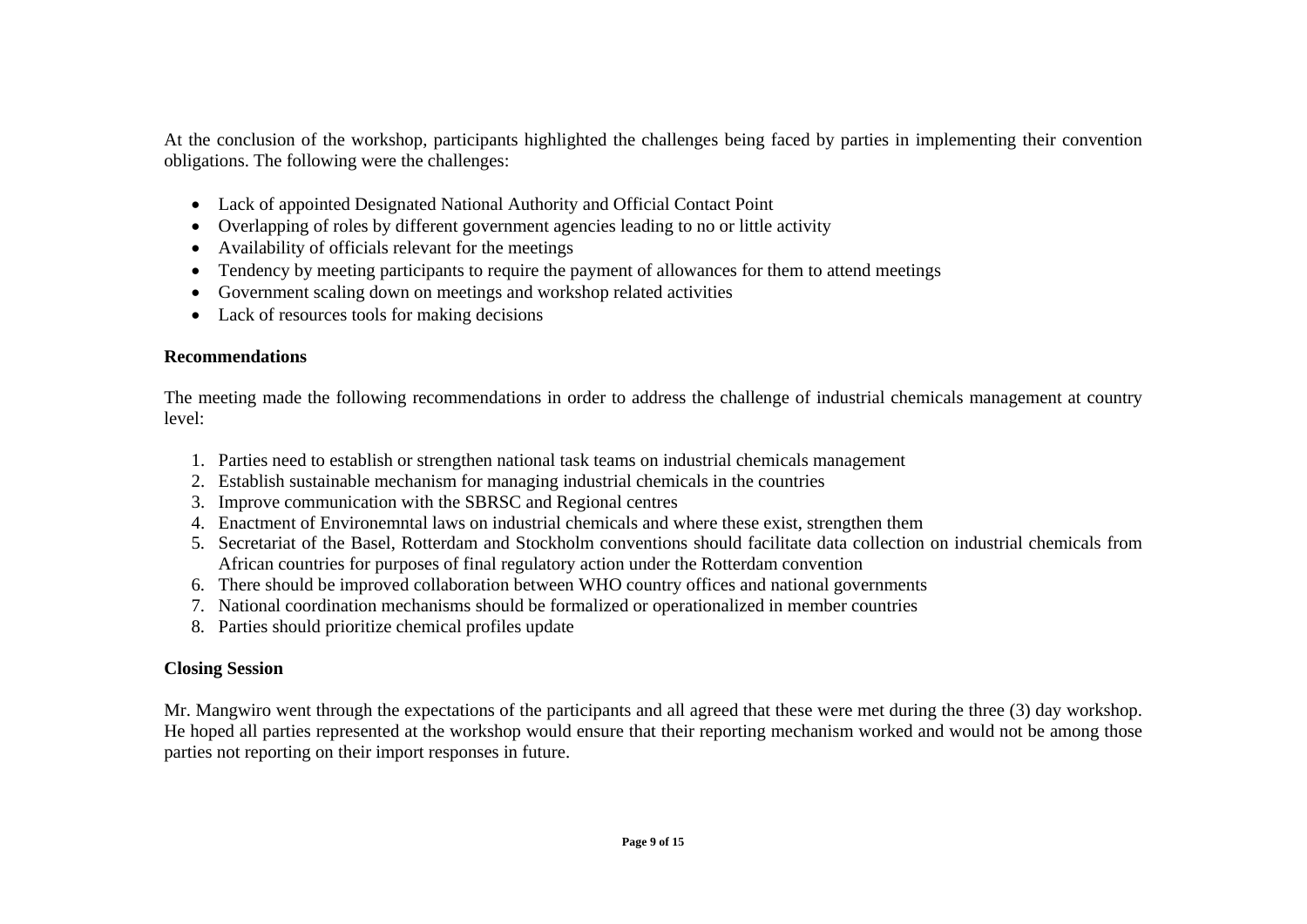Dr. Gutschmidt expressed his gratitude for the opportunity to work with BRS and the Africa Institute and indicated that the WHO regional office in Congo Brazzaville and the respective Country offices should made use by the parties for effective and efficient attention particularly on further information on risk assessment and the use of the risk assessment toolkit.

The Africa Institute would, Dr. Letsela explained to the participants, be conducting five (5) 'National Follow Up' seminars would be conducted in Botswana, Lesotho, Uganda, Kenya and Swaziland to see how challenges of coordination could be improved in order to meet the countries obligations under the Rotterdam Convention. These seminars would also act as dissemination platforms for IEC materials that would be developed under the project apart from refining national frameworks for the management of Industrial Chemicals. He expressed appreciation to the SBRSC and WHO for the financial and technical support in the implementation of the project and hoped that the pilot countries to the project would make use of the tools including the awareness raising materials produced under the project to raise the chemical profile in the countries and also meet their obligations to the Rotterdam and all other multilateral environmental agreements.

Participants evaluated the workshop by use of forms provided after which the workshop was then officially closed.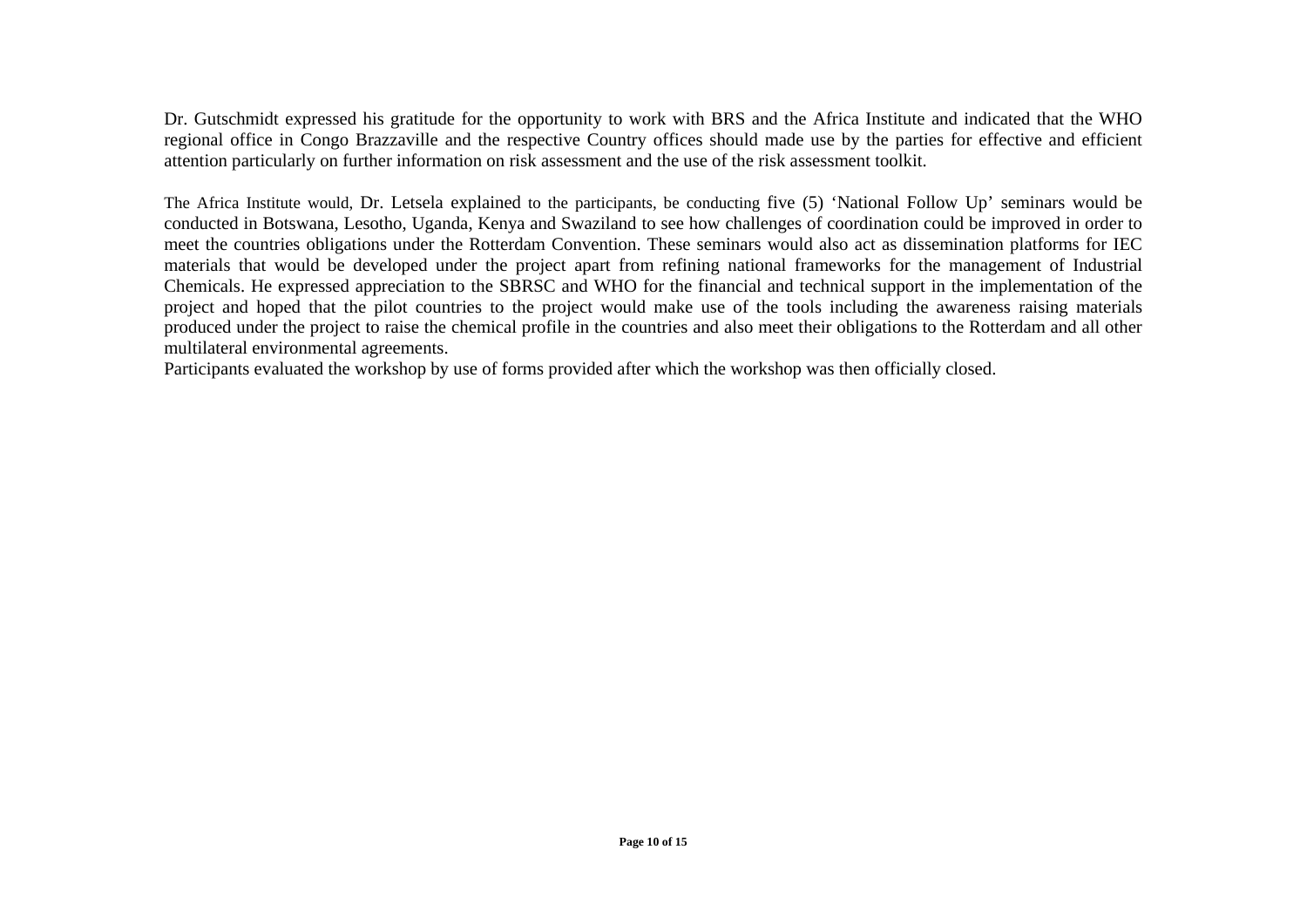





# **SUB-REGIONAL WORKSHOP ON INDUSTRIAL CHEMICALS UNDER THE ROTTERDAM CONVENTION BURGERS PARK HOTEL, PRETORIA, SOUTH AFRICA**

## **21 TO 23 OCTOBER 2014**

## **Organized by the Secretariat of the Basel, Rotterdam and Stockholm Conventions and the Africa Institute with support from the World Health Organisation**

**AGENDA**

| Time                                                     | Activity                                                                                                           | Presenter                 |  |  |  |  |
|----------------------------------------------------------|--------------------------------------------------------------------------------------------------------------------|---------------------------|--|--|--|--|
|                                                          | DAY <sub>1</sub>                                                                                                   |                           |  |  |  |  |
|                                                          |                                                                                                                    |                           |  |  |  |  |
|                                                          | <b>TUESDAY 21 OCTOBER</b>                                                                                          |                           |  |  |  |  |
|                                                          | <b>Session 1: Opening, Introduction and Rotterdam Convention Implementation</b>                                    |                           |  |  |  |  |
| <b>Morning</b><br>09:00                                  | Registration of participants                                                                                       |                           |  |  |  |  |
|                                                          | Opening Remarks - AI                                                                                               | AI                        |  |  |  |  |
|                                                          | Opening Remarks – Scope, purpose and structure of the workshop                                                     | <b>BRS</b><br>Secretariat |  |  |  |  |
|                                                          | Video - Process for listing chemicals into Annex III of the Rotterdam convention                                   | <b>BRS</b><br>Secretariat |  |  |  |  |
| <b>COFFEE BREAK</b>                                      |                                                                                                                    |                           |  |  |  |  |
|                                                          | <b>Rotterdam Convention Overview</b>                                                                               | <b>BRS</b>                |  |  |  |  |
| <b>PIC</b> Procedure                                     |                                                                                                                    |                           |  |  |  |  |
|                                                          | Mechanism for National Coordination and Cooperation                                                                | AI                        |  |  |  |  |
|                                                          | <b>LUNCH</b>                                                                                                       |                           |  |  |  |  |
|                                                          | Simulation exercises on Import Responses for Industrial Chemicals (Tris) – stakeholder<br>analysis, DGD usage, etc | Participants              |  |  |  |  |
|                                                          | Report of group discussions in plenary.                                                                            |                           |  |  |  |  |
|                                                          | <b>COFFEE BREAK</b>                                                                                                |                           |  |  |  |  |
|                                                          | Continuation of the above exercise                                                                                 | Participants              |  |  |  |  |
|                                                          |                                                                                                                    |                           |  |  |  |  |
| DAY <sub>2</sub><br><b>WEDNESDAY 22, OCTOBER</b>         |                                                                                                                    |                           |  |  |  |  |
| <b>Session 2: Hazard, Risk Assessment and Management</b> |                                                                                                                    |                           |  |  |  |  |
| <b>Morning</b>                                           | Notification of Final Regulatory Actions under the Rotterdam Convention -                                          | <b>BRS</b>                |  |  |  |  |
| 09:00                                                    | <b>Bridging Information</b>                                                                                        | Secretariat               |  |  |  |  |
|                                                          | Introduction to risk assessment (45 min)<br>$\bullet$                                                              | <b>WHO</b>                |  |  |  |  |
|                                                          | <b>COFFEE BREAK</b><br><b>Chemical incidents:</b>                                                                  | <b>WHO</b>                |  |  |  |  |
|                                                          |                                                                                                                    |                           |  |  |  |  |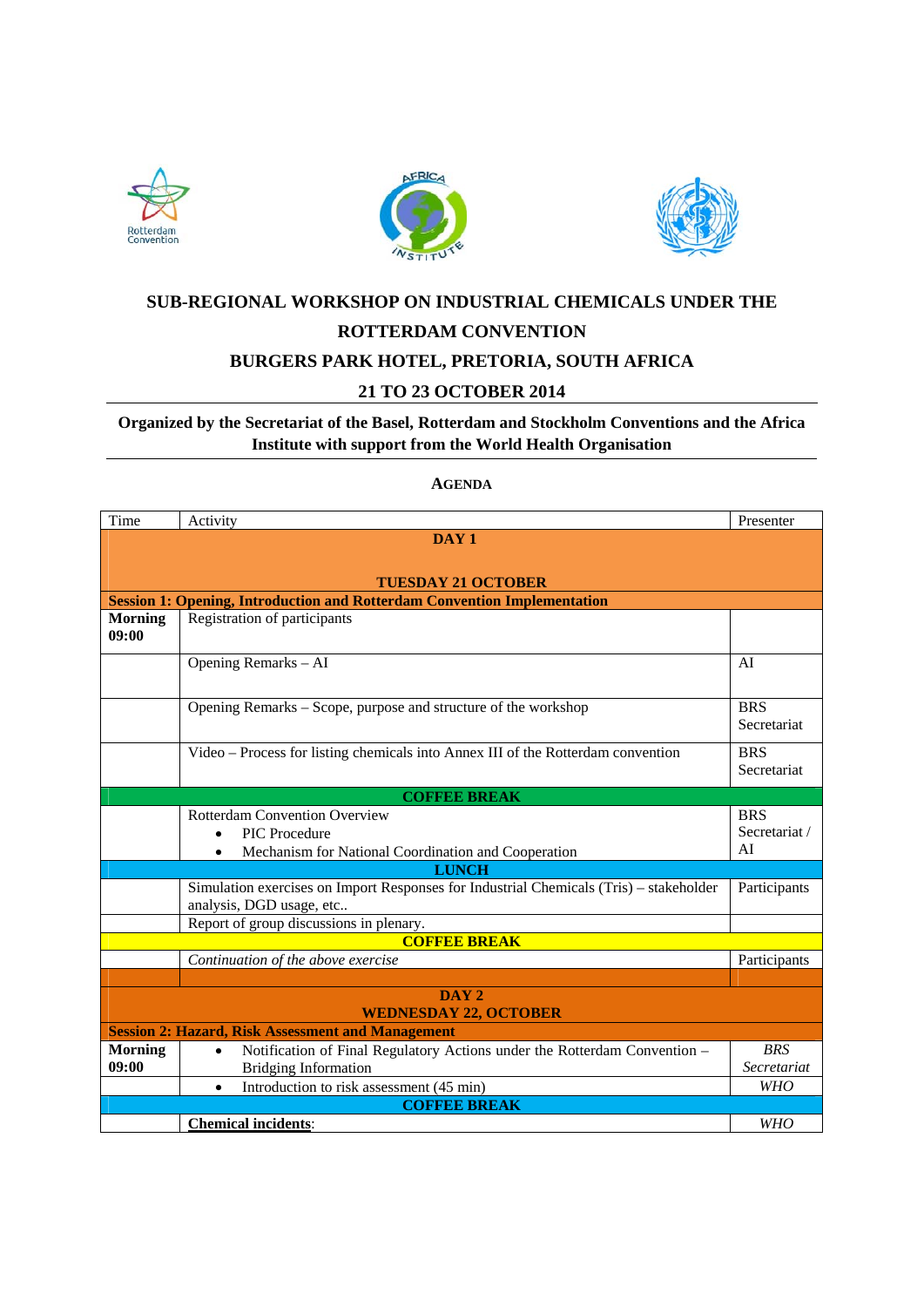|              | Public health management of chemical accidents $(45 - 60 \text{ min})$<br>٠            |              |  |  |  |  |
|--------------|----------------------------------------------------------------------------------------|--------------|--|--|--|--|
|              | International Health Regulations (15 min)                                              |              |  |  |  |  |
|              | Poison Centres (15 min)                                                                |              |  |  |  |  |
|              | <b>LUNCH</b>                                                                           |              |  |  |  |  |
|              | Introduction to the WHO Human Health Risk Assessment Toolkit (10 min)<br>$\bullet$     | <b>WHO</b>   |  |  |  |  |
|              | Risk assessment - Hands-on exercise (working groups) (1 to 2.5 hrs?!)                  |              |  |  |  |  |
|              | <b>Toolkits demonstrations</b>                                                         |              |  |  |  |  |
|              | Demonstration of the IOMC Toolbox for Decision-Making in Chemicals                     | <b>WHO</b>   |  |  |  |  |
|              | Management (IOMC Toolbox (10 min)                                                      |              |  |  |  |  |
|              | http://www.mockmonster.com/toolkit/                                                    | <b>BRS</b>   |  |  |  |  |
|              | Introduction to the Rotterdam Convention toolkit on industrial chemicals               | Secretariat  |  |  |  |  |
|              |                                                                                        |              |  |  |  |  |
|              | DAY <sub>3</sub>                                                                       |              |  |  |  |  |
|              | <b>THURSDAY 23 OCTOBER</b>                                                             |              |  |  |  |  |
|              | Session 3: Framework development for the sound management of industrial chemicals      |              |  |  |  |  |
|              | Chemicals management tool for a National framework for sound management of             | AI           |  |  |  |  |
|              | chemicals: Hazard assessment and role of the Globally Harmonized System of             |              |  |  |  |  |
|              | Classification and Labelling of chemicals (GHS) for sound chemicals management of      |              |  |  |  |  |
|              | industrial chemicals                                                                   |              |  |  |  |  |
|              | Using the Rotterdam Convention toolkit on industrial chemicals, carry out simulation   | Participants |  |  |  |  |
|              | exercises on the management of a specific chemical; GHS implementation strategy,       |              |  |  |  |  |
|              | notification of Final Regulatory Action using Bridging information - who does what and |              |  |  |  |  |
|              | when?                                                                                  |              |  |  |  |  |
|              | Checklist, UNEP LIRA Guidance<br>$\bullet$                                             |              |  |  |  |  |
|              | IOMC GHS Implementation guidelines 2010.<br>$\bullet$                                  |              |  |  |  |  |
|              | http://www.mockmonster.com/toolkit/<br>$\bullet$                                       |              |  |  |  |  |
|              |                                                                                        |              |  |  |  |  |
|              | <b>COFFEE BREAK</b>                                                                    |              |  |  |  |  |
|              | Continuation of the above exercise                                                     |              |  |  |  |  |
|              |                                                                                        |              |  |  |  |  |
| <b>LUNCH</b> |                                                                                        |              |  |  |  |  |
|              | Continuation of the above exercise                                                     |              |  |  |  |  |
|              | Presentation of country strategies in plenary                                          |              |  |  |  |  |
|              | Workshop evaluation / Were expectations met? Feedback on the RC Toolkit                |              |  |  |  |  |
|              | Closing                                                                                |              |  |  |  |  |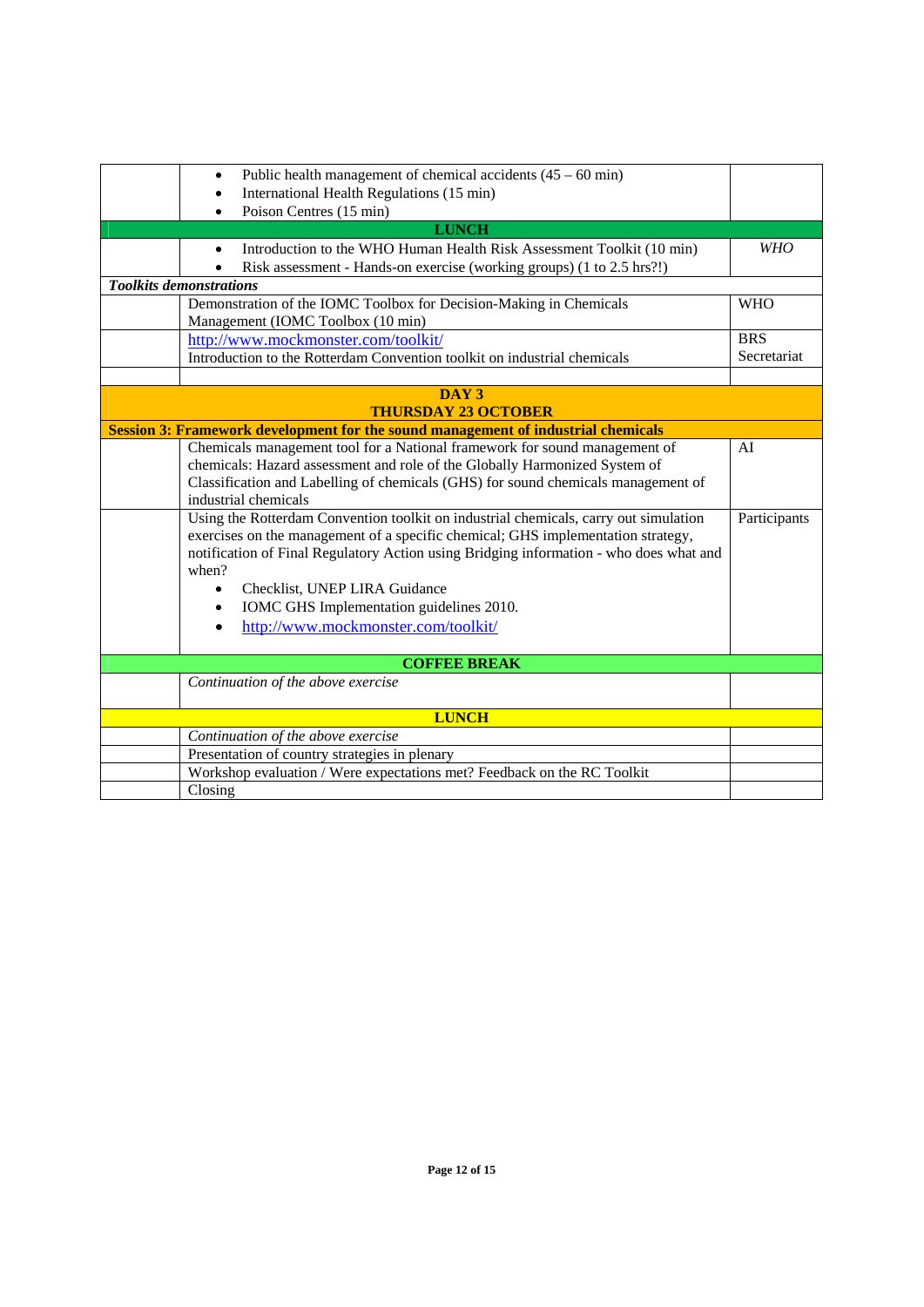#### **LIST OF PARTICIPANTS**

| NO               | <b>NAME</b>                           | <b>COUNTRY</b>  | <b>INSTITUTION</b>                                                                                                                        | <b>TITLE</b>                                                                                                                        | <b>E-MAIL CONTACT &amp;</b>                                                  |
|------------------|---------------------------------------|-----------------|-------------------------------------------------------------------------------------------------------------------------------------------|-------------------------------------------------------------------------------------------------------------------------------------|------------------------------------------------------------------------------|
|                  |                                       |                 |                                                                                                                                           |                                                                                                                                     | <b>TELEPHONE NUMBER</b>                                                      |
| 1.               | <b>MUGABI STEPHEN</b><br><b>DAVID</b> | <b>UGANDA</b>   | MINISTRY OF WATER AND<br><b>ENVIRONMENT</b><br><b>UGANDA</b>                                                                              | <b>ASSISTANT</b><br>COMMISSIONER-<br><b>ENVIRONMENT AFFAIRS /</b><br>DNA - ROTTERDEM<br>CONVENTION -<br><b>INDUSTRIAL CHEMICALS</b> | mugabis d@gmail.com<br>Tel: +256 782 059 294                                 |
| 2.               | <b>ENID</b><br><b>TURYAHIKAYO</b>     | <b>UGANDA</b>   | NATIONAL ENVIRONMENT<br>MANAGEMENT AUTHORITY<br><b>UGANDA</b>                                                                             | <b>ENVIRONMENT AUDITS</b><br><b>MONITORING OFFICER /</b><br><b>SAICM FOCAL POINT</b>                                                | enidt@nemaug.org<br>Tel: +256 774 698 962                                    |
| 3.               | <b>SEMANDA KASSIM</b>                 | <b>UGANDA</b>   | MINISTRY OF TRADE,<br><b>INDUSTRY AND</b><br><b>COOPERATIVE</b><br><b>UGANDA</b>                                                          | <b>INSPECTOR AND</b><br><b>ENGINEER</b>                                                                                             | bobs2004kassim@yahoo.com<br>Tel: +256 703 028929                             |
| $\overline{4}$ . | <b>MOLEBOHENG</b><br><b>PETLANE</b>   | <b>LESOTHO</b>  | MINISTRY OF TOURISM,<br><b>ENVIRONMENT AND</b><br><b>CULTURE</b><br>DEPARTMENT OF<br><b>ENVIRONMENT</b>                                   | <b>ENVIRONMENT OFFICER</b><br>(PC)                                                                                                  | marleymip@gmail.com<br>Tel: +266 634 32362                                   |
| 5.               | MR. MOKITIMI<br><b>THEKISO</b>        | <b>LESOTHO</b>  | MINISTRY OF HEALTH                                                                                                                        | SENIOR ENVIRONMENTAL<br><b>HEALTH OFFICER</b>                                                                                       | blessmokitimi@yahoo.com<br>mokitimithekiso@yahoo.com<br>Tel: +266 589 96696  |
| 6.               | <b>ESAIAH TJELELE</b>                 | <b>LESOTHO</b>  | MINISTRY OF<br><b>AGRICULTURE AND FOOD</b><br><b>SECURITY</b>                                                                             | <b>CHIEF REASEARCH</b><br><b>OFFICER</b>                                                                                            | etjelele@yahoo.co.uk<br>Tel: +266 627 33737                                  |
| $\tau$           | <b>GOMOLEMO</b><br><b>MASEELANE</b>   | <b>BOTSWANA</b> | MINISTRY OF HEALTH<br>DEPARTMENT OF PUBLIC<br><b>HEALTH</b>                                                                               | <b>HEALTH OFFICER</b>                                                                                                               | gmaseelane@yahoo.com<br>Tel: +267 363 2120<br>$+26772177438$                 |
| 8                | <b>MOABI DONALD</b><br><b>MMOLAWA</b> | <b>BOTSWANA</b> | <b>MINISTRY OF</b><br><b>ENVIRONMENT WILDLIFE</b><br><b>AND TOURISM</b><br>DEPARTMENT WASTE<br><b>MANAGEMENT AND</b><br>POLLUTION CONTROL | CHIEF ENVIRONMENTAL<br><b>ENGINEER</b>                                                                                              | moabimd@yahoo.com<br>mdmmotawa@gov.bw<br>Tel: +267 393 4479<br>+267 71331926 |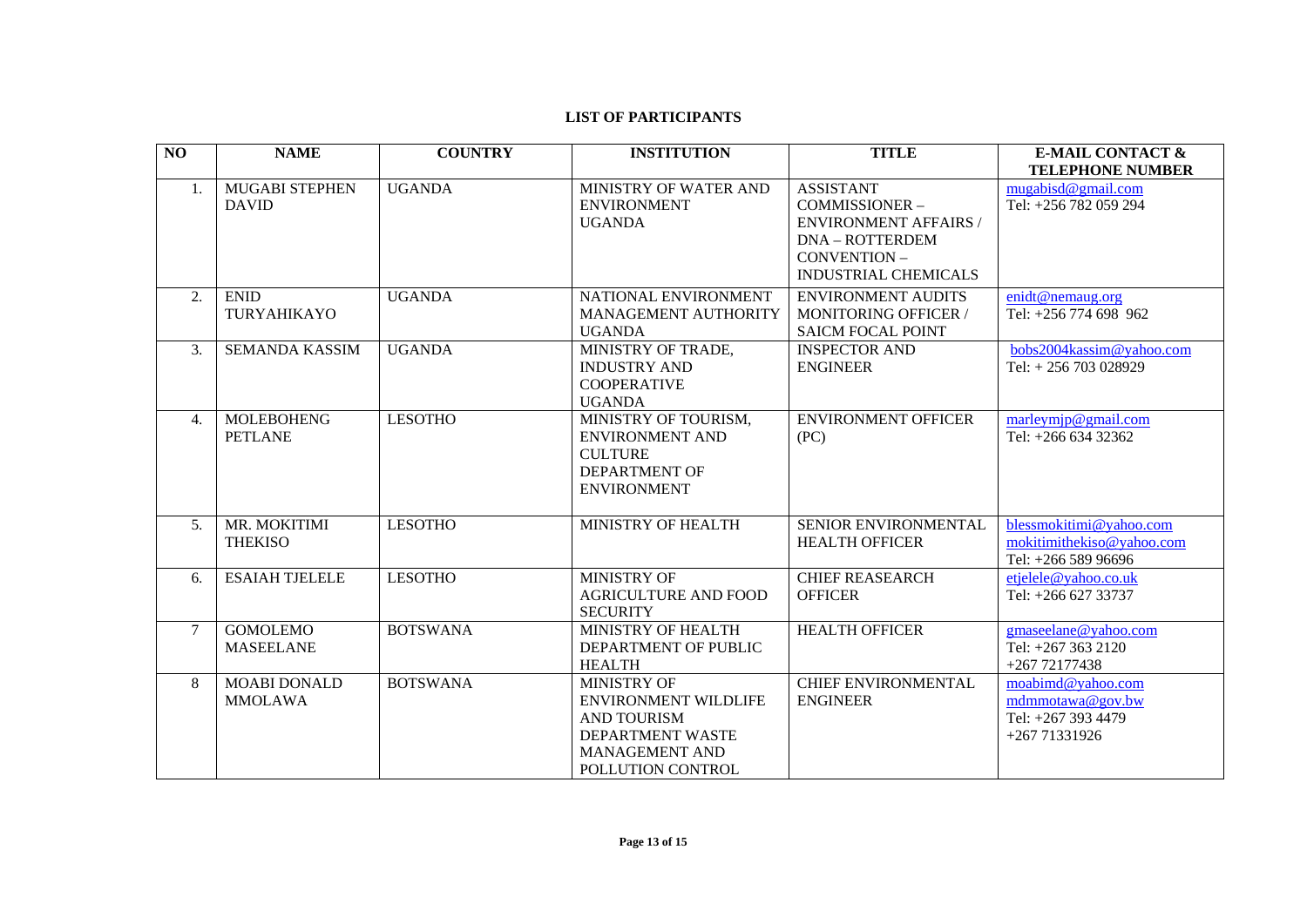| 9  | <b>TSHEPO LILY</b><br><b>MOSEDAME</b>                | <b>BOTSWANA</b>                       | MINISTRY OF<br><b>AGRICULTURE</b><br><b>CROP PRODUCTION</b>                                                             | PRINCIPAL AGRIC<br><b>SCIENTIFIC OFFICER</b>                                         | tlmosedame@gov.bw<br>Tel: +267 392 8745                                         |
|----|------------------------------------------------------|---------------------------------------|-------------------------------------------------------------------------------------------------------------------------|--------------------------------------------------------------------------------------|---------------------------------------------------------------------------------|
| 10 | NDIYO DANIEL<br><b>WILLIAM</b>                       | UNITED REPUBLIC OF<br><b>TANZANIA</b> | <b>GOVERNMENT CHEMIST</b><br><b>LABORATORY AGENCY</b>                                                                   | <b>MANAGER EASTERN ZONE</b><br>LABORATORY, DAR<br><b>ESSALAAM</b>                    | dndiyo@yahoo.com<br>Daniel.ndiyo@gcla.go.tz<br>Tel: +255 754 475517             |
| 11 | <b>MASAMBU</b><br><b>BONAVENTURE</b><br><b>NJOKA</b> | UNITED REPUBLIC OF<br><b>TANZANIA</b> | <b>GOVERNMENT CHEMIST</b><br><b>LABORATORY AGENCY</b><br>UNITED REPUBLIC OF<br><b>TANZANIA</b>                          | <b>MANAGER NORTHERN</b><br>ZONE LABORATORY,<br><b>ARUSHA</b>                         | bonaventure.masambu@gcla.go.tz<br>or bone25tz@yahoo.com<br>Tel: +255 767 317282 |
| 12 | MANYELE SAMWEL                                       | UNITED REPUBLIC OF<br><b>TANZANIA</b> | <b>GOVERNMENT CHEMIST</b><br><b>LABORATORY AGENCY</b><br>UNITED REPUBLIC OF<br><b>TANZANIA</b>                          | <b>CHIEF GOVERNMENT</b><br>CHEMIST, URT                                              | smanyele@gmail.com or<br>cgc@gcla.go.tz<br>Tel: +255 654 994277                 |
| 13 | NJORA DICKSON<br><b>MUNUHE</b>                       | <b>KENYA</b>                          | NEMA - KENYA                                                                                                            | PRINCIPAL COMPLIANCE<br>AND ENFORCEMENT<br><b>OFFICER</b>                            | dnjora@nema.go.ke or<br>dicksonmunuhe@yahoo.com<br>Tel: +254 072 228 7283       |
| 14 | NGARUIYA PAUL<br><b>NJUGUNA</b>                      | <b>KENYA</b>                          | PEST CONTROL PRODUCTS<br>BOARD,<br><b>KENYA</b>                                                                         | MANAGER,<br><b>REGISTRATION AND</b><br><b>ANALYSIS</b>                               | Paul.ngaruiya12@yahoo.com<br>Tel: +254 072 2894 138                             |
| 15 | <b>AYALEW</b><br><b>ABIREHAM</b><br><b>MISGANAW</b>  | <b>ETHIOPIA</b>                       | MINISTRY OF HEALTH                                                                                                      | NATIONAL HYGIENE AND<br><b>ENVIRONMENTAL</b><br>HEALTH COORDINATOR                   | gudukasa7@gmail.com<br>Tel: +251 913 094802                                     |
| 16 | <b>ABERRA ROMAN</b><br><b>KASSAHUN</b>               | <b>ETHIOPIA</b>                       | <b>MINISTRY OF</b><br><b>ENVIRONMENT AND</b><br><b>FOREST</b>                                                           | <b>DIRECTOR PROJECT</b><br>MONITORING AND<br><b>EVALUATION</b><br><b>DIRECTORATE</b> | romankassahun@yahoo.com<br>Tel: +251 911 794117                                 |
| 17 | <b>JIMA MENGISTU</b><br><b>REGASSA</b>               | <b>ETHIOPIA</b>                       | MINISTRY OF INDUSTRY<br><b>ETHOPIA</b>                                                                                  | DIRECTOR, IZ<br>DEVELOPMENT AND<br><b>ENVIRONMENT SAFETY</b>                         | meng-reg@yahoo.com<br>Tel: +251 911 397273                                      |
| 18 | <b>GOREEBA</b><br><b>RAVINDRANATH</b>                | <b>MAURITIUS</b>                      | MINISTRY OF HEALTH -<br>DANGEROUS CHEMICALS<br><b>MAURITIUS</b>                                                         | SENIOR PUBLIC HEALTH<br>AND FOOD SAFETY<br><b>INSPECTOR</b>                          | rgoreeba@gmail.com<br>Tel: +230 210 3701                                        |
| 19 | <b>MANNA KALYANEE</b>                                | <b>MAURITIUS</b>                      | MINISTRY OF INDUSTRY,<br><b>COMMERCE &amp; CONSUMER</b><br><b>PROTECTION</b><br>(INDUSTRY DIVISION)<br><b>MAURITIUS</b> | <b>ANALYST (INDUSTRY)</b>                                                            | kmanna@mail.gov.mu<br>Tel: +230 210 7100<br>Cell: +230 760 0399                 |